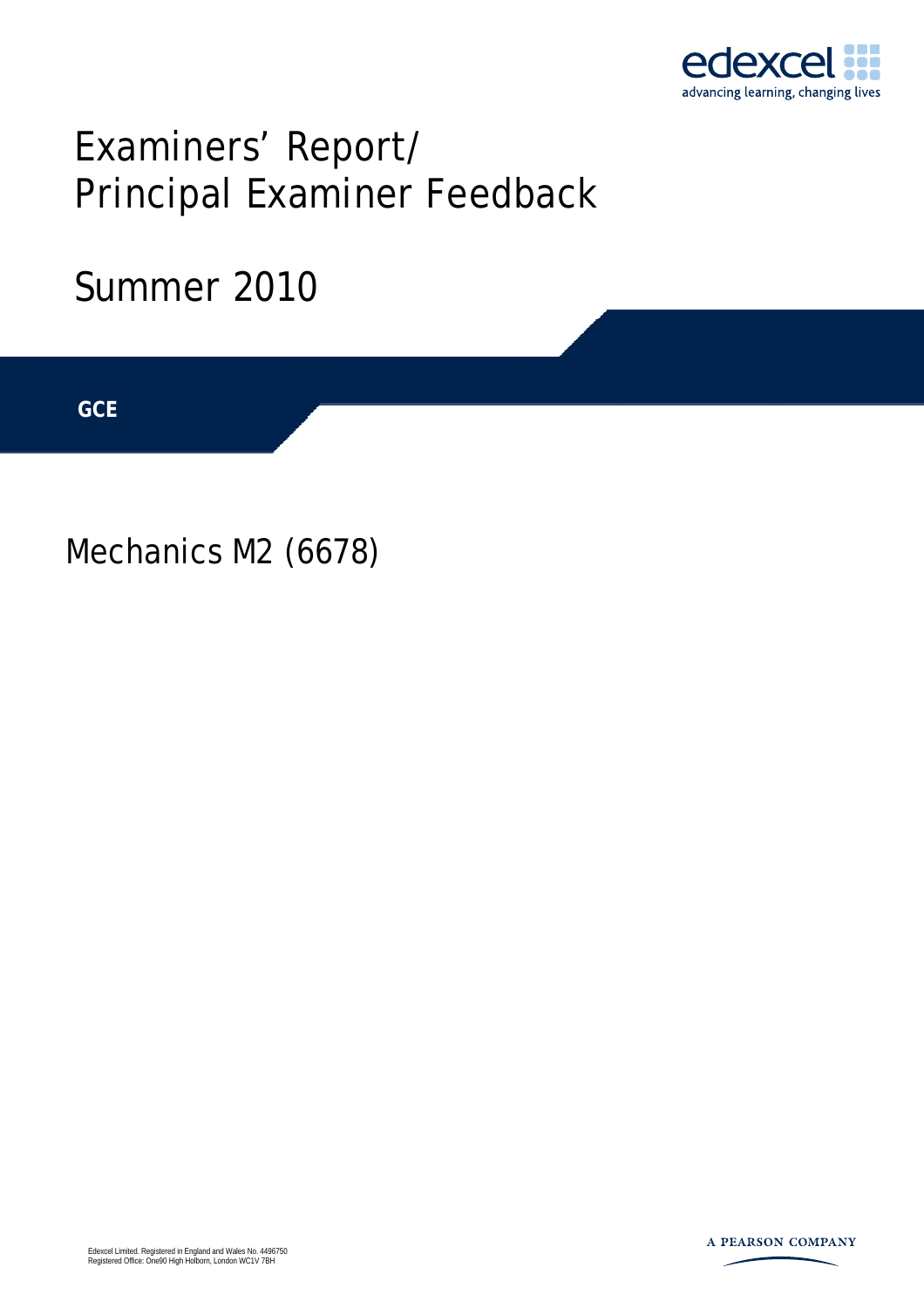Edexcel is one of the leading examining and awarding bodies in the UK and throughout the world. We provide a wide range of qualifications including academic, vocational, occupational and specific programmes for employers.

Through a network of UK and overseas offices, Edexcel's centres receive the support they need to help them deliver their education and training programmes to learners.

For further information, please call our GCE line on 0844 576 0025, our GCSE team on 0844 576 0027, or visit our website at www.edexcel.com.

If you have any subject specific questions about the content of this Examiners' Report that require the help of a subject specialist, you may find our Ask The Expert email service helpful.

Ask The Expert can be accessed online at the following link:

http://www.edexcel.com/Aboutus/contact-us/

Summer 2010

Publications Code UA024471

All the material in this publication is copyright © Edexcel Ltd 2010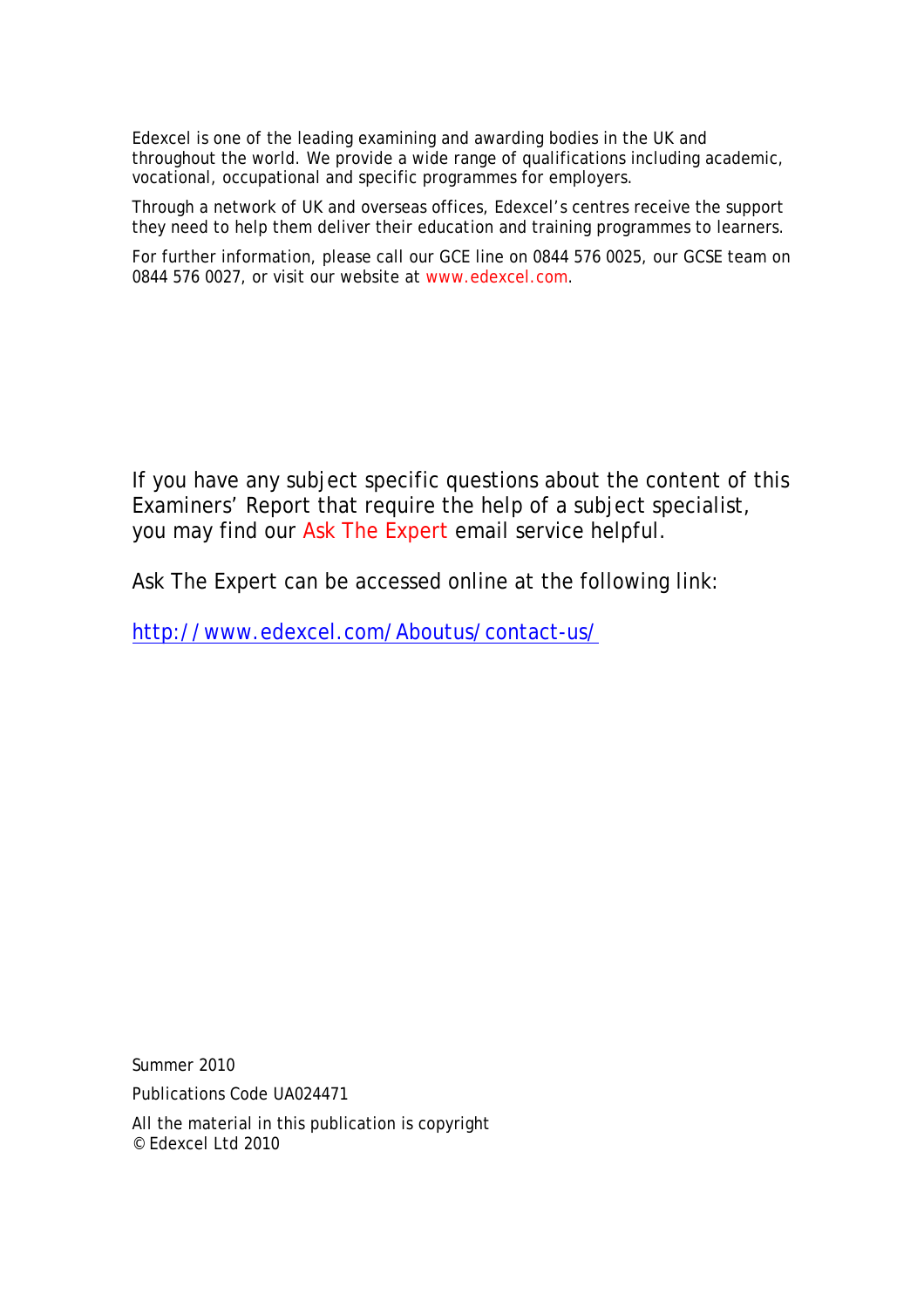### **Mechanics Unit M2 Specification 6678**

#### **Introduction**

This paper proved to be accessible to the majority of candidates, many of whom offered confident responses to all questions.

Much of the work was presented in a clear and logical order with clearly annotated diagrams, making it straight forward for the examiners to follow. However, candidates need to be reminded that a jumbled layout makes it difficult to mark their work - some candidates are writing their answers in only a very small amount of space frequently using columns within a page and squashing everything up. There is generally plenty space provided and it is frustrating to try to decipher a squashed up solution on less than a page (frequently with crossings out and arrows) and then find 2 or 3 blank pages immediately afterwards. In particular, candidates are advised not to overwrite errors as this makes their work difficult to read. Poor writing makes it difficult to distinguish between numbers and letters, eg. 4, 9, *a* and *u.*

Despite comments in previous reports, it was disappointing to find that many candidates lost marks through inappropriate rounding of answers either during the working or for the final answer. Final answers to questions involving *g* should always be given to 2 (or at most 3) significant figures but full values should be used during calculations.

#### **Report on individual questions**

#### **Question 1**

This question proved very accessible and gave most candidates a confident start to the paper. There were very few incorrect answers, with the overwhelming majority integrating the given acceleration correctly. Any errors in the integration were mostly when  $3t^2$  was not divided by 2. There was some confusion about the constant of integration in a few cases, often taken in error to be zero. Nearly all candidates set their velocity expressions equal to 6 and attempted to solve the resulting quadratic equation. There were some basic algebraic or arithmetical slips resulting in incorrect equations. A method was not always shown in the solution of a quadratic. This should be discouraged as credit can be given for correct working if it is seen.

There were a small number of candidates who tried to apply "*suvat*" to the motion, losing 5 out of the 6 marks available.

#### **Question 2**

This question proved to be straightforward for well-prepared candidates.

In part (a) it was pleasing to see many candidates tackling this using the work-energy method, and there was less evidence this year of candidates double counting by including both the change in GPE and the work done against the weight, but candidates sometimes confused work done with just potential energy lost, or just kinetic energy gained. The alternative method using *suvat* to find the acceleration and then using  $F = ma$  was also common. In the final answers there was considerable confusion between work done against friction and the frictional force. Many lost the final A mark by leaving the answer as 30.48 despite having used  $g = 9.8$ .

In part (b) candidates frequently did not make the connection with part $(a)$  and proceeded to start again from scratch. In this case, a common but expensive error was to omit the component of the weight from their equation of motion.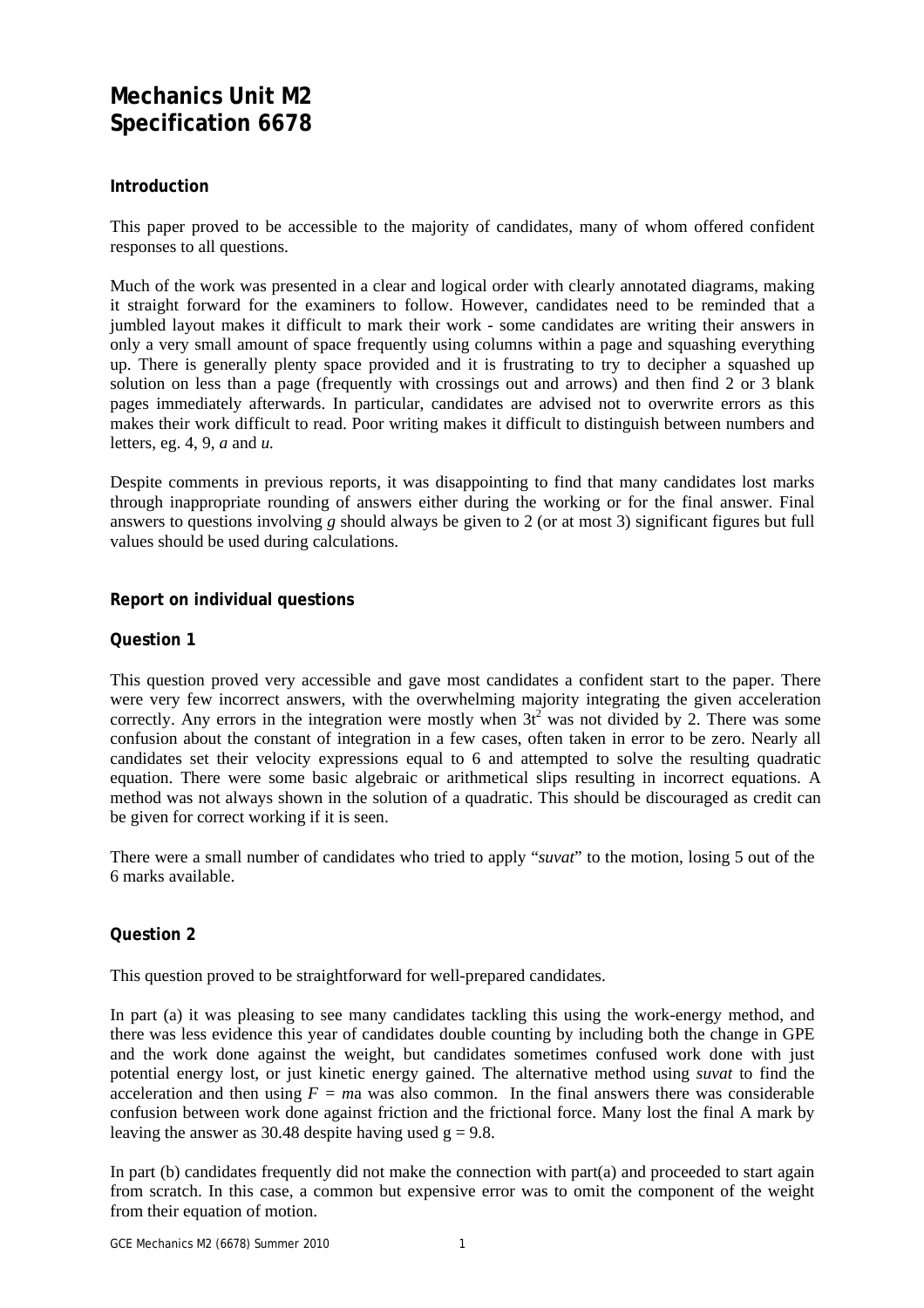#### **Question 3**

Some candidates struggled with this question. Despite the question being explained clearly with reference to rods it was not uncommon to see the triangle treated as a lamina. Another common error was to treat the rods as being of equal mass.

The geometry of the symmetrical triangular figure was appreciated by nearly all candidates with the height of the triangle correctly calculated as 8 cm, although it was disappointing to find several candidates not recognising the 3,4,5 triangle and engaging in more work than expected to find the height of the triangle.

For part (a) those candidates who answered the question as set and worked with three rods had little difficulty in producing a relevant moments equation and arriving at the correct result. However it was disappointing to find a significant number of candidates treating the triangle as a lamina, and they were happy simply to write down the answer as  $\frac{8}{3}$  cm.

For part (b) most candidates could either write down or calculate the distance of the new centre of mass from BC and proceed to find the required angle. 3 out of 4 marks were available for those who had treated the shape as a lamina. A number of candidates ignored the extra particle added to the framework and answered their own question. Very few students used the method of taking moments about B to find the angle.

#### **Question 4**

This question produced a very good response with many candidates scoring full marks. The connection between power, driving force and velocity is clearly understood.

In part (a) the given answer ensured that those who were uncertain how to proceed could review their work and find the correct approach. Candidates should be reminded to use the notation introduced in a question (*R*) and to be careful not to omit any steps when deriving a given answer.

In part (b) the most common error was the omission of either the weight component or the resistance when applying Newton's second law parallel to the slope.

#### **Question 5**

This question was well attempted by a majority of candidates.

In part (a) the most common incorrect answer was a sign error leading to an impulse of  $(5\mathbf{i} + 12\mathbf{j})$ Ns rather than (5**i** - 12**j**). Some candidates failed to apply the impulse formula correctly – adding momentum rather than subtracting. Many students forgot to calculate the magnitude of their impulse. A few candidates started by finding the initial and final speeds of the ball and ignored the two dimensional nature of the problem, never producing a vector equation for the impulse or appropriate work using trigonometry.

In part (b) a common error was to find the angle for the initial velocity rather than the impulse. A minority of candidates were confused over which angle was required or made a trigonometric error, using the ratio  $\frac{5}{12}$  rather than  $\frac{12}{5}$  to find the angle.

For part (c) although there were many completely correct solutions, some candidates were unable to cope with using vectors to find speed and hence Kinetic Energy. The most common errors were, for example, to find  $\sqrt{10^2 + 24^2}$  and then forget to square it or to attempt to square the vector velocity, treating  $(10\mathbf{i} + 24\mathbf{j})^2$  as an algebraic expression and retaining **i** and **j** components in the answer.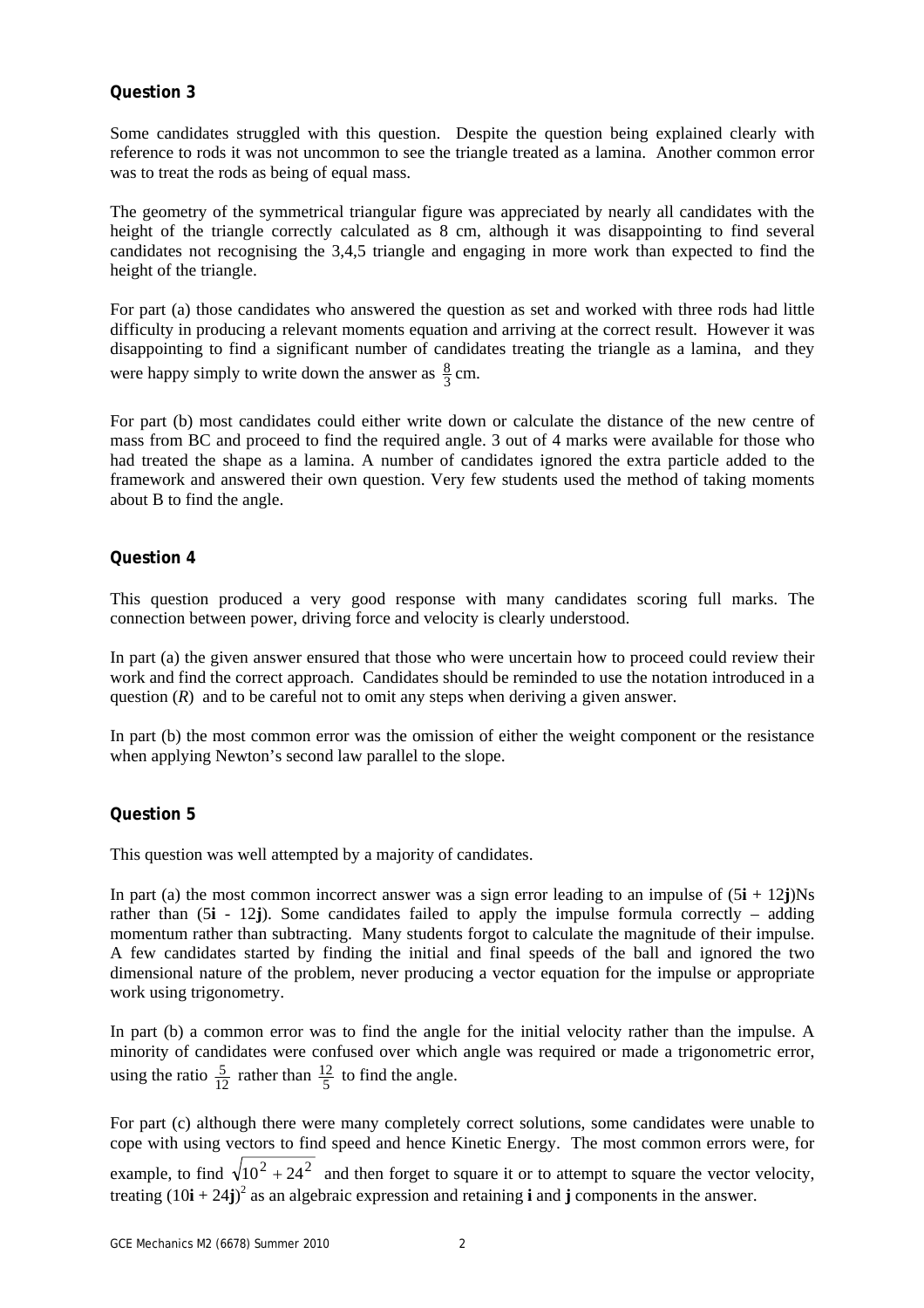#### **Question 6**

There were many correct responses to this question, some considerably more concise than others.

In part (a) many candidates took the direct route of the mark scheme, and most dealt confidently with the exact trig ratio. There were several who had initially made a false start, resolving vertically and horizontally and ignoring all or part of the reaction at the hinge, but they often went on to score full marks by later taking moments about *A* correctly. Some did not seem to understand the significance of requiring an exact answer and obtained the given answer in surd form from a decimal value of  $sin(33.69^{\circ})$ .

In part (b) most candidates learned from their experience in (a) and started by taking moments about *A*. A minority tried several alternative options before deciding to take moments about *A*. Some candidates did not deal appropriately with the inequality, either by including it when taking moments or by simply inserting it in the final line.

#### **Question 7**

There were many confident solutions to this question, but over specification of answers following the use of  $g = 9.8$  was a common problem, causing many candidates to throw away a mark.

In part (a) many students used correct methods for calculating the angle, although 22.54 rather than 22.5 was common. Very few went wrong here, though some took longer routes than necessary, failing to spot that they could use  $v^2 = u^2 + 2as$  to obtain the angle in one step, and there were a few who attempted to use distances to find the angle.

In part (b) the quickest method here was to use a displacement of -36 in an equation to find time and then use this time in a horizontal equation to find displacement. Some took this in two stages – time to the highest point and then time to the bottom. It was pleasing to find very few resolution and both methods were used correctly in many solutions. The most common error was to consider only part of the flight and then use an incorrect time to find the horizontal displacement. The over-specified answer 173.4 rather than 173 was common.

In part (c) those candidates who used conservation of energy were usually successful but the most common method was to find horizontal and vertical components of velocity and hence find the speed using Pythagoras' Theorem. Unfortunately, those who used this method often found only the vertical component of the velocity and lost all the marks here.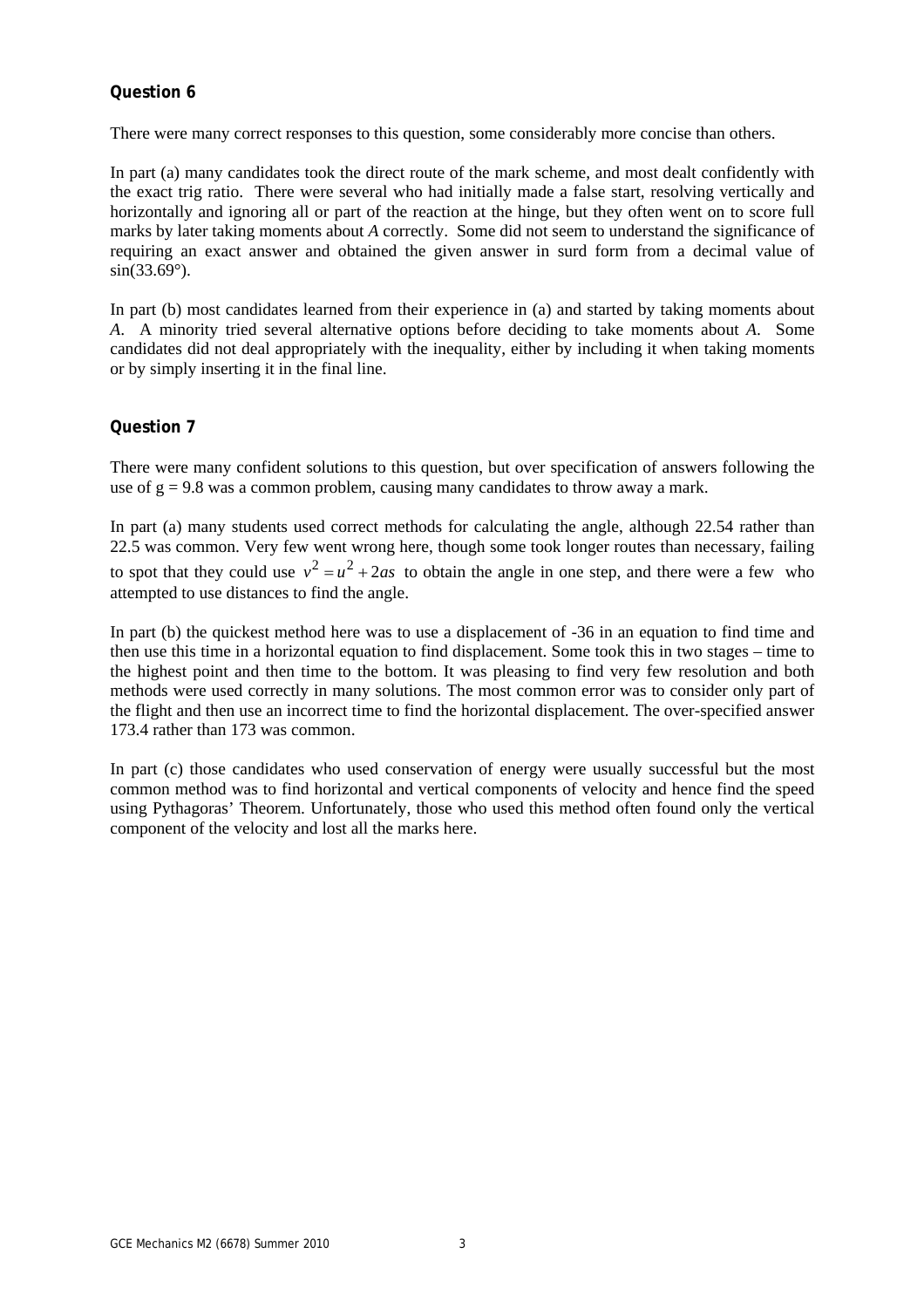#### **Question 8**

There were also a significant number of fully correct answers to this question. Most candidates completed parts (a) and (b) well but part (c) proved to be rather more demanding.

For part (a) the majority of candidates understood and applied the conservation of linear momentum and the law of restitution correctly. The equations were usually consistent despite the occasional lack of a clear diagram, and only a very small minority got the restitution equation the wrong way round. However, subsequent errors in the speed of *A* and *B* were common – these arose from simple sign errors in the initial equations or more commonly from minor processing errors. These basic errors can be costly – unexpected outcomes should be checked carefully to avoid continuing to work with unrealistic situations. A few candidates surprisingly failed to substitute  $\frac{1}{2}$  in for e and then struggled through with their answers for the rest of the question.

Full marks were usually scored for part (b) with only a minority of candidates with method errors in the use of the restitution equation. The question asked for the speed of B after the collision, so the final answer should have been positive, which was not always the case.

There were a wide variety of approaches to part (c). It was pleasing to see that some candidates could produce the given expression fluently with their methods clearly laid out. The most successful approach involved finding the separation of the two particles as *B* impacted with the wall and then to use the relative velocity to find the time taken to cover this separation. Some used the ratio of distances travelled or set up an equation in *T*.

Many could find the time to *B* hitting the wall and the distance travelled by *A* in this time, but got no further, having run out of time or having no idea how to proceed further.

A few solutions went off in entirely the wrong direction, either by thinking that another collision was needed (considering CLM and NEL again) or by attempting to use methods which implied non-zero acceleration. A worrying handful did not use the correct relationship between distance speed and time (e.g time = distance x speed was seen).

Expressions involving *a* and *u* were often badly written and these symbols would become interchanged during the rearrangement and simplification of terms. For example, a fractional term such as  $\frac{5}{4}u$  was

written without due care so that the *u* migrated to the bottom of the fraction during manipulation. Clear layout and a description of the symbols are vital in this kind of question to avoid these careless errors and to help examiners navigate through a candidates' work.

The given answer was helpful to some candidates who made a false start - realising their error they would often produce a better or correct solution. However, candidates working with incorrect values from part (a) were often misled into altering work displaying correct method in an attempt to derive the given answer. There were also some who tried to fudge incorrect processes to achieve the given answer.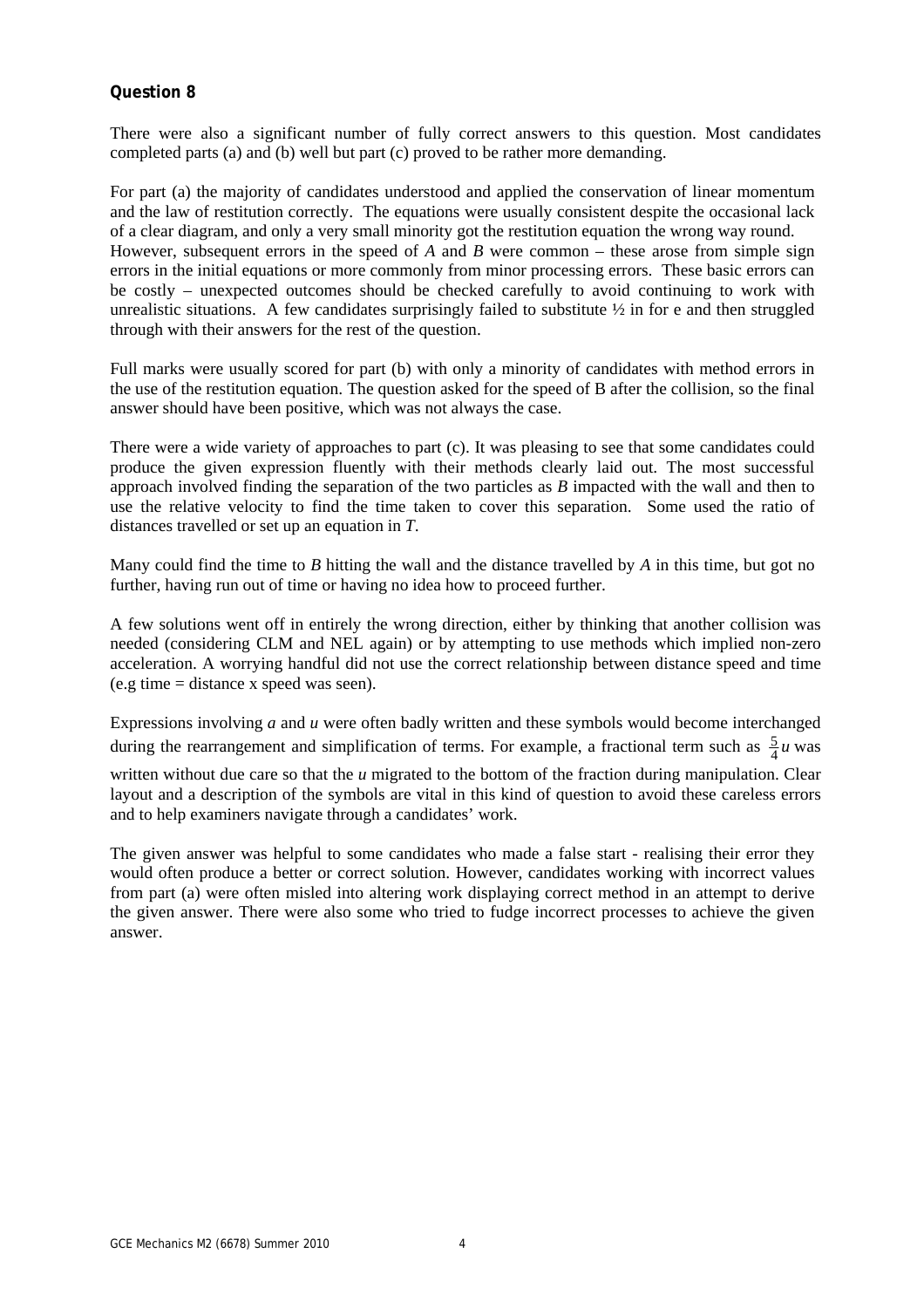## **Grade Boundary Statistics**

|  |  | The table below give the lowest raw marks for the award of the stated uniform marks (UMS). |
|--|--|--------------------------------------------------------------------------------------------|
|--|--|--------------------------------------------------------------------------------------------|

| Module         |                                   | Grade            | $A^*$ | A  | B  | $\mathsf C$ | D  | E  |
|----------------|-----------------------------------|------------------|-------|----|----|-------------|----|----|
|                |                                   | Uniform<br>marks | 90    | 80 | 70 | 60          | 50 | 40 |
| AS             | 6663 Core Mathematics C1          |                  |       | 59 | 52 | 45          | 38 | 31 |
| AS             | 6664 Core Mathematics C2          |                  |       | 62 | 54 | 46          | 38 | 30 |
| AS             | 6667 Further Pure Mathematics FP1 |                  |       | 62 | 55 | 48          | 41 | 34 |
| AS             | 6677 Mechanics M1                 |                  |       | 61 | 53 | 45          | 37 | 29 |
| AS             | 6683 Statistics S1                |                  |       | 55 | 48 | 41          | 35 | 29 |
| AS             | 6689 Decision Maths D1            |                  |       | 61 | 55 | 49          | 43 | 38 |
| A2             | 6665 Core Mathematics C3          |                  | 68    | 62 | 55 | 48          | 41 | 34 |
| A2             | 6666 Core Mathematics C4          |                  | 67    | 60 | 52 | 44          | 37 | 30 |
| A2             | 6668 Further Pure Mathematics FP2 |                  | 67    | 60 | 53 | 46          | 39 | 33 |
| A2             | 6669 Further Pure Mathematics FP3 |                  | 68    | 62 | 55 | 48          | 41 | 34 |
| A2             | 6678 Mechanics M2                 |                  | 68    | 61 | 54 | 47          | 40 | 34 |
| A2             | 6679 Mechanics M3                 |                  | 69    | 63 | 56 | 50          | 44 | 38 |
| A2             | 6680 Mechanics M4                 |                  | 67    | 60 | 52 | 44          | 36 | 29 |
| A2             | 6681 Mechanics M5                 |                  | 60    | 52 | 44 | 37          | 30 | 23 |
| A2             | 6684 Statistics S2                |                  | 68    | 62 | 54 | 46          | 38 | 31 |
| A2             | 6691 Statistics S3                |                  | 68    | 62 | 53 | 44          | 36 | 28 |
| A <sub>2</sub> | 6686 Statistics S4                |                  | 68    | 62 | 54 | 46          | 38 | 30 |
| A2             | 6690 Decision Maths D2            |                  | 68    | 61 | 52 | 44          | 36 | 28 |

## **Grade A\***

Grade A\* is awarded at A level, but not AS to candidates cashing in from this Summer.

- For candidates cashing in for GCE Mathematics (9371), grade A\* will be awarded to candidates who obtain an A grade overall (480 UMS or more) *and* 180 UMS or more on the total of their C3 (6665) and C4 (6666) units.
- For candidates cashing in for GCE Further Mathematics (9372), grade A\* will be awarded to candidates who obtain an A grade overall (480 UMS or more) *and* 270 UMS or more on the total of their best three A2 units.
- For candidates cashing in for GCE Pure Mathematics (9373), grade A\* will be awarded to candidates who obtain an A grade overall (480 UMS or more) *and* 270 UMS or more on the total of their A2 units.
- For candidates cashing in for GCE Further Mathematics (Additional) (9374), grade A\* will be awarded to candidates who obtain an A grade overall (480 UMS or more) *and* 270 UMS or more on the total of their best three A2 units.